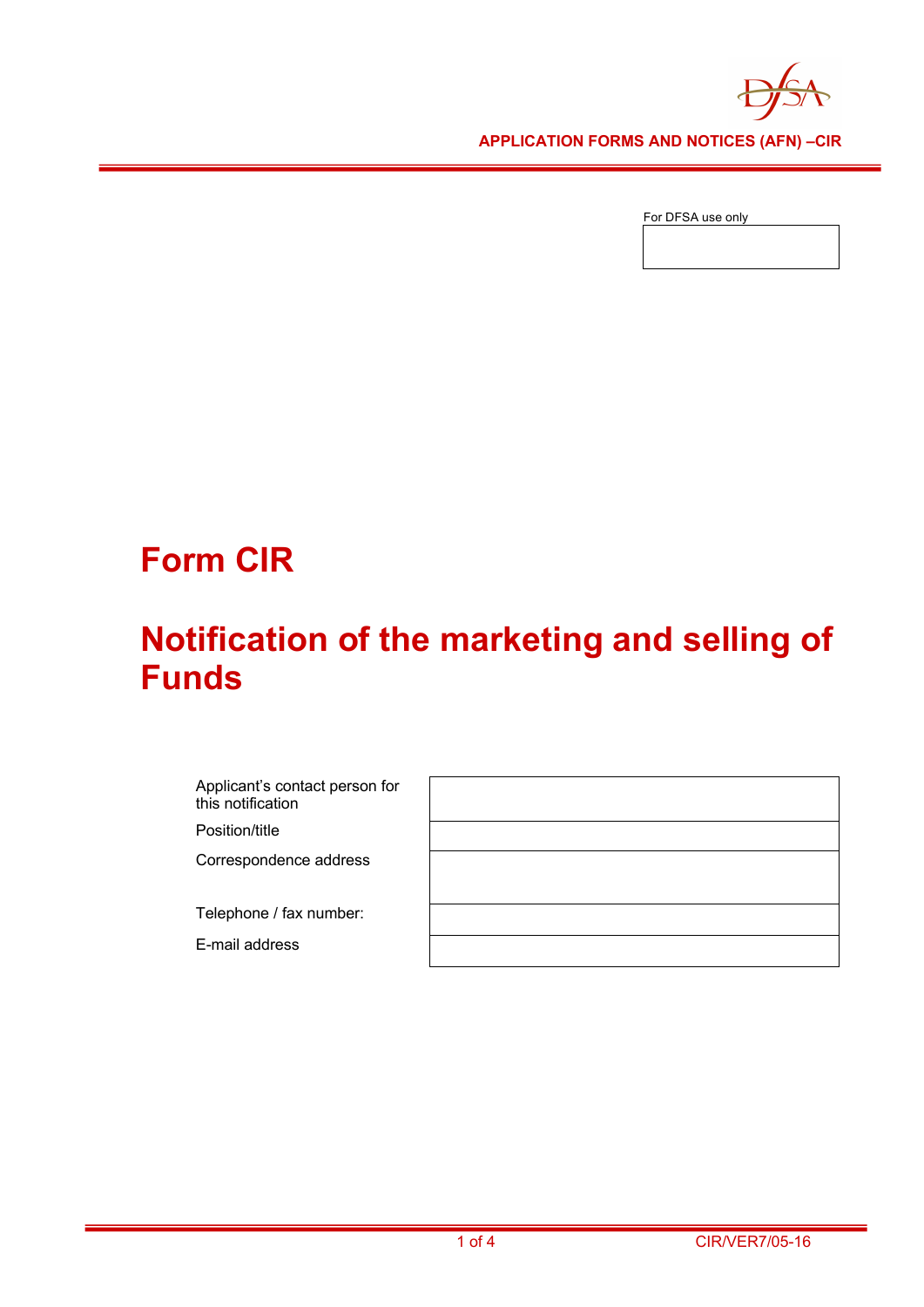## **Purpose of this form**

The purpose of this form is to assist an Authorised Firm with its reporting requirements in the Collective Investment Rules of the DFSA Rulebook in relation to the marketing and selling of Foreign Funds and Domestic Funds.

The form consists of four sections:

- 1. Declaration
- 2. Authorised Firm information
- 3. Marketing and selling of Foreign Funds
- 4. Marketing and selling of Domestic and External Funds

All firms must complete sections 1 and 2, together with section 3 or 4 as applicable, or both, if this is the case.

On receipt of this form, the DFSA may, as appropriate, request any other information to provide further clarification.

## **Notes for completing this form**

- Defined terms are identified throughout this application form by the capitalisation of the initial letter of a word or phrase and are defined in the Glossary module (GLO) of the DFSA's Rulebook.
- Questions must be answered fully and the use of abbreviations or acronyms should be avoided or defined.
- Do not leave any questions blank. If a question is not applicable this should be indicated in the response section.
- Answers must be typed in electronic format and the form must be signed by the Compliance Officer, Senior Executive Officer, or a Licensed Director/Partner of the Authorised Firm, or an individual designated by one of these persons for the purpose of completing this form.
- The report covers the same period for all firms the preceding calendar year and is required to be submitted to the DFSA by the  $31<sup>st</sup>$  of January each year.
- Once completed, this form should be submitted along with Section's 2, 3 and 4 in Excel format only to DFSAFunds@dfsa.ae. The Excel format required is attached to the electronic version of this form.
- Firms are advised to retain a copy of the form for their records.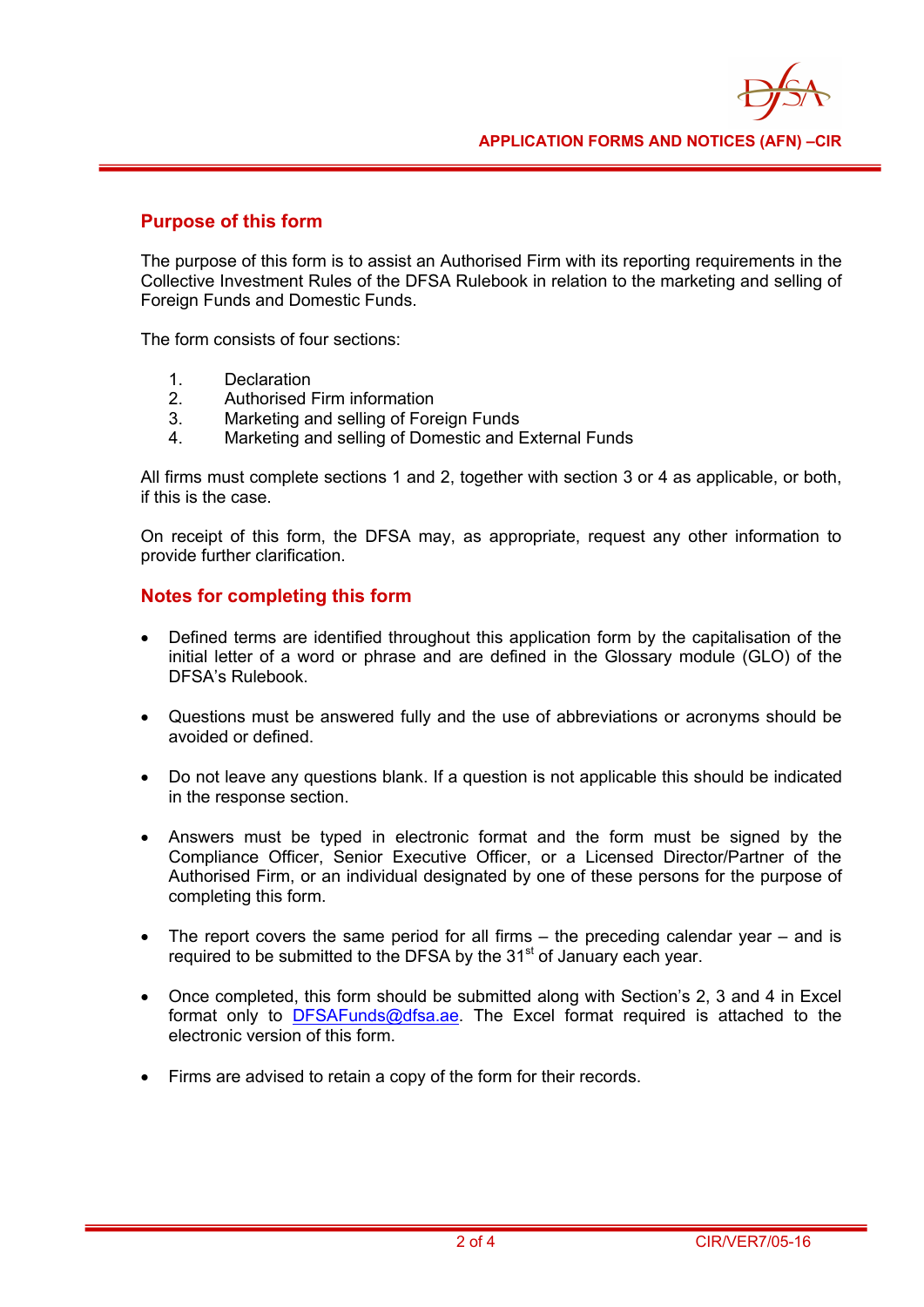

## **SECTION 1: DECLARATION**

#### **Declaration by the Authorised Firm**

- 1. I declare that, to the best of my knowledge and belief, having made due enquiry, the information given in this form is complete and correct. I understand that it is an offence under Article 66 of the Regulatory Law 2004 to provide to the DFSA any information which is false, misleading or deceptive or to conceal information where the concealment of such information is likely to mislead or deceive the DFSA.
- 2. I confirm that I have the authority to make this notification, to declare as specified above and sign this form for, or on behalf of, the Authorised Firm.

| Signature of Compliance Officer, Senior<br>Executive Officer or Licensed<br>Director/Partner, or individual nominated<br>by any of the aforementioned |
|-------------------------------------------------------------------------------------------------------------------------------------------------------|
|-------------------------------------------------------------------------------------------------------------------------------------------------------|

| Date |  |
|------|--|
|      |  |
|      |  |
|      |  |

Name of above person

Position/title